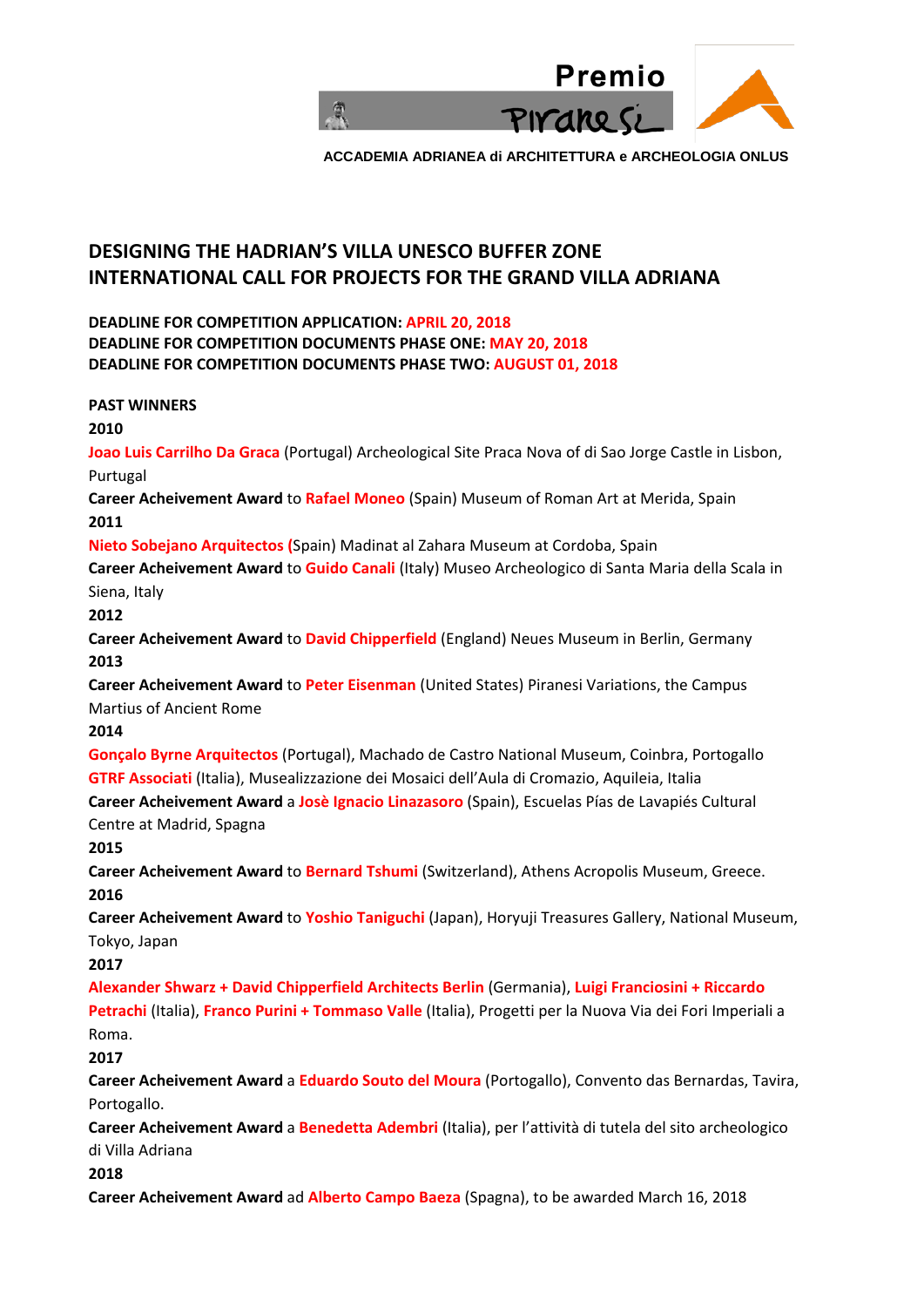

#### **ARTICLE 1: OBJECT**

The Accademia Adrianea di Architettura e Archeologia, in collaboration with the Cultural Institute of Villa Adriana and Villa d'Este, announces the INTERNATIONAL CALL FOR PROJECT FOR THE GRAND VILLA ADRIANA, on the theme of the redevelopment and re-designation of the landscape, architecture and museography of the territory included in the UNESCO Buffer Zone of Villa Adriana, between the archaeological site and the course of the river Aniene; in particular:

- a) requalification and tourist enhancement of the district in relation to the physical reconnection between Villa Adriana and Villa D'Este, through the redevelopment of the banks of the Aniene River.
- b) Landscape redevelopment and tourism enhancement of the sub-sector underpinning it, between Galli - Rosolina and Roccabruna – Pecile and the Villa Adriana Archaeological Site.
- c) The redevelopment and enhancement of the Villa Adriana site, with main reference to the so-called areas of the Secret Garden of Hadrian and the Antiquarium of the Canopus;

La Call is part of the XIVth Edition of Piranesi Prix de Rome 2018 and the celebrations of the XIX Centenary *Ab Divi Hadriani Villa Condita*, and is closely connected with the International Conference entitled "THE GRAND VILLA ADRIANA. DESIGNING THE BUFFER ZONE" to be held in Tivoli at Villa d'Este on August 29th 2017, during which the project proposals will be presented.

## **ARTICLE 2: OBJECTIVES OF THE INTERNATIONAL CALL FOR PROJECT**

The International Call for the Great Villa Adriana is a scientific consultation organized with the main objective of analyzing, understanding and evaluating the possible effects of an institutional projected action within the respect restriction generated by the Unesco Buffer Zone at Villa Adriana. Consequently, to individuate appropriate strategies aimed at guaranteeing sustainable development and hypothesizing the social actors responsible for monitoring and managing this process. Given the main scientific objective, they are subtended:

1) The assignment of the **Piranesi Prix de Rome 2018**, to the design proposals that will best interpret the relationship between landscape, architecture and archeology in a framework of redevelopment of the territory, urban reignification, rehabilitation and transformation, both stable and reversible, aimed at to restore the direct relationship between the Villa and the Aniene River and, at the same time, to propose solutions regarding accessibility, accommodation and services to support cultural activities and the resident community.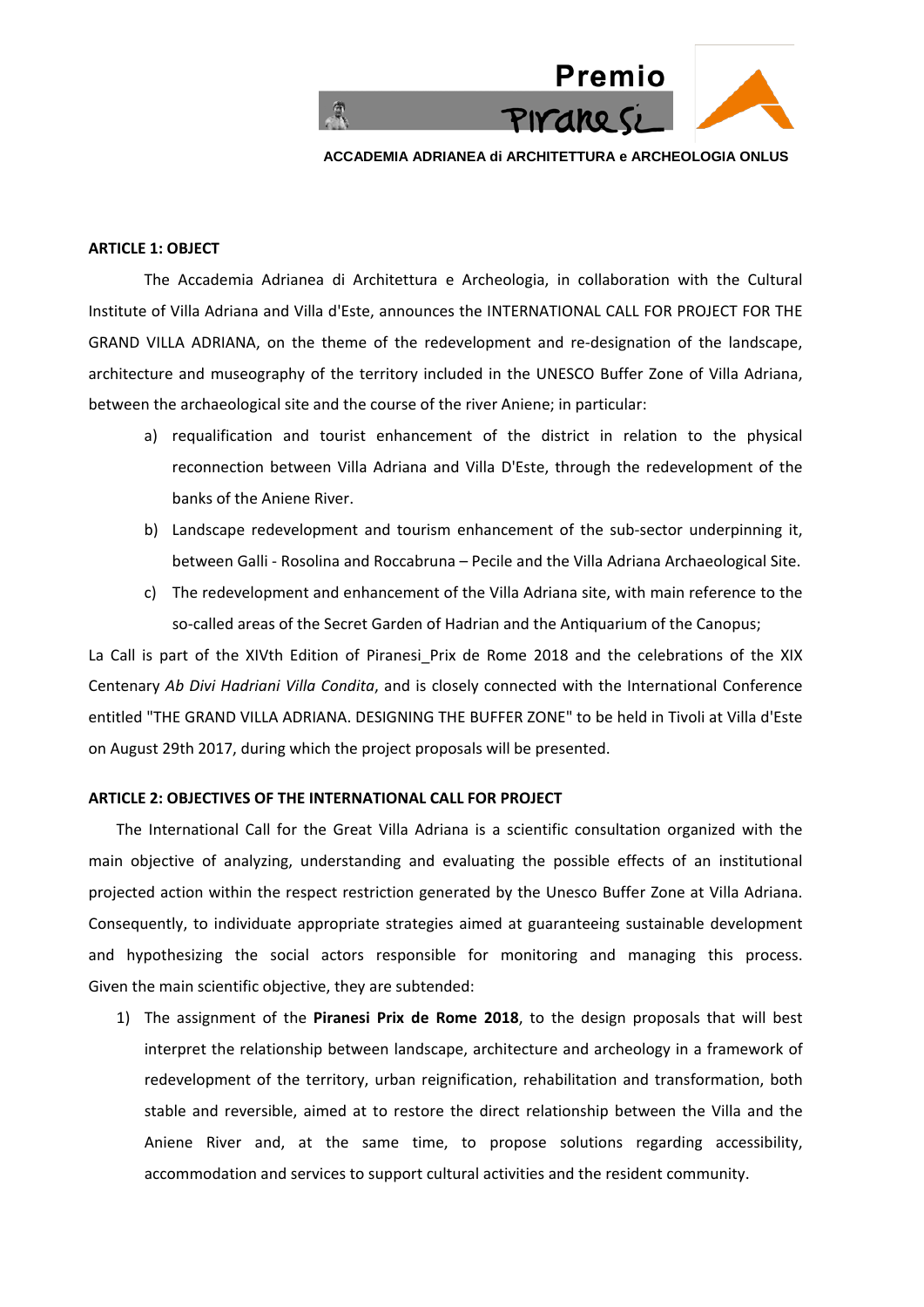

- 2) **The analysis and understanding of the state of the art** in architectural design for cultural heritage sites by way of a competitive project based international event with scientific and artistic implications focused on one of the most important archeological area in the world.
- 3) **To organize an international conference** as per the previous article, dedicated to the presentation of selected projects by their authors. These presentations are integral to the competition process.
- 4) **To build an exhibit of the selected projects** concurrent with Piranesi Prix de Rome 2018 activities, or alternatively, in other dates in Rome and other venues.
- 5) **To publish an academic-scientific text**, that will be a methodological reference for institutions and designers engaged in cultural heritage.

#### **ARTICLE 3: TARGET AUDIENCE**

The International Call is reserved for university architects-professors belonging to a School of Architecture (or University Department of Architecture) Italian or from other countries, possibly in partnership with architectural design firms of international profile, Italian or other countries. In more detail, the university group must be:

- member of an Architecture School or Department;

- guided by one or more designers (with skills in architectural and urban planning, landscape, architectural and archaeological restoration, in drawing and museographic disciplines). It is also suggested the involvement of an archaeologist, an art or architecture historian and an agronomist as consultants, which can also be identified outside the School of Architecture or the relevant Department.

- must possess a Curriculum in which there are scientific titles and specific publications concerning the themes of the architectural project for cultural heritage, as well as completed design experiences in the same field, which qualify the profile even under the best practise. Considering that this Curriculum consists of the sum of the titles presented in the various curricula of the members of the group, the qualifications must bear the reference to the single author, or to the authors in case they are related to group work.

As "university professor", we mean a figure of a designer architect, whether he is a full professor or associate professor (full-time or definite), or a professor emeritus, full-time researcher, or, finally, a contract (adjunct) professor who can demonstrates continuity in teaching assignments (at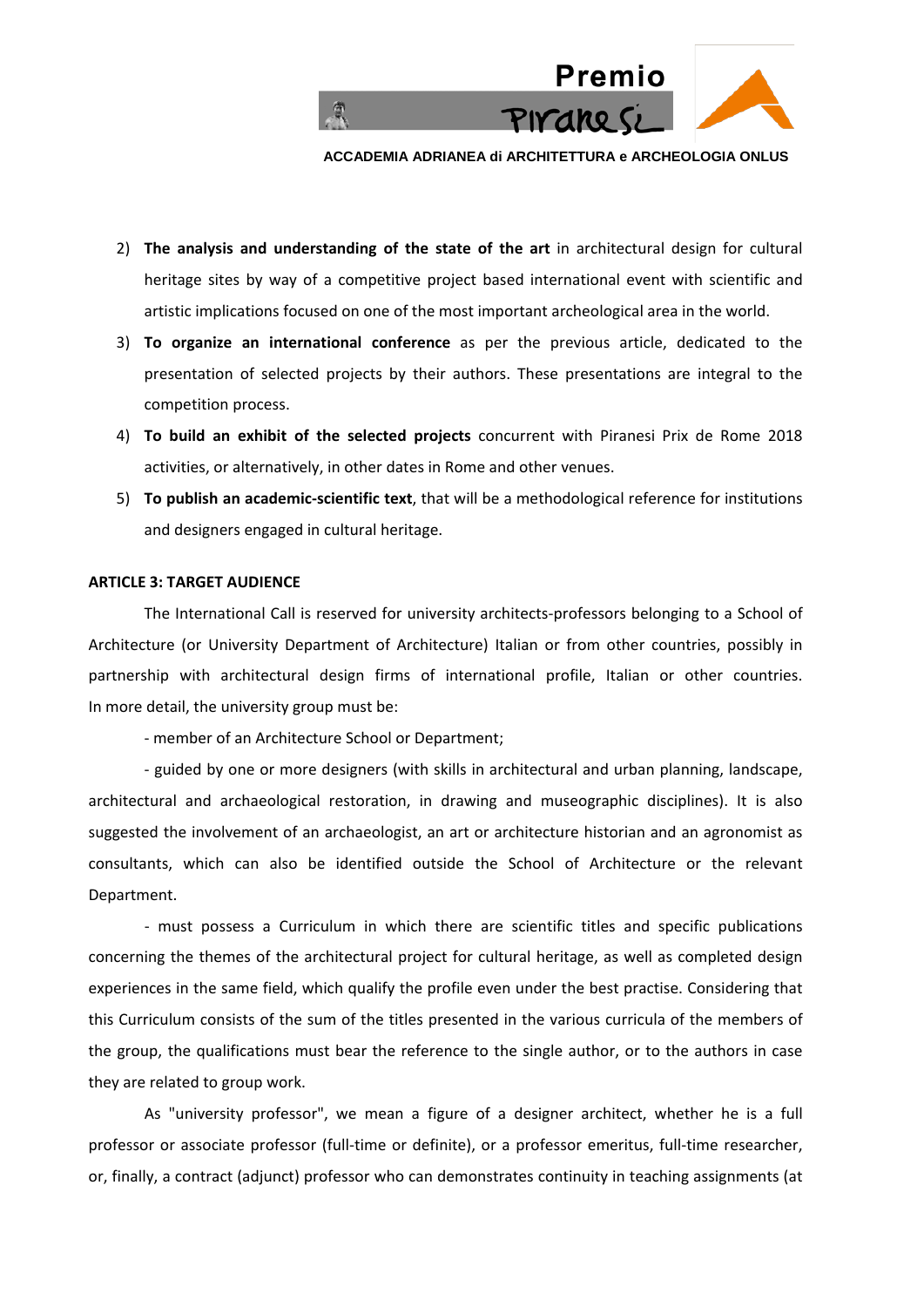

least five years, even if not consecutive) with respect to the areas mentioned above, preferably with the university of reference, which can play the role of coordinator of the group.

It is possible to form groups, if considered appropriate, which are also conducted by several coordinators up to a maximum of three and referred to the three project scales (scale of the landscape, scale of the architecture and scale of the museography). In the group can also be involved, grant holders, students of the Doctorate Schools belonging to the same School and students who are recognized as University Credits.

It is possible the participation of several groups belonging to the same School of Architecture (or Department).

In case of involvement of an external architecture firm in partnership, this must be of international profile and possess a curriculum in which it is possible deduce university teaching experience, the continuous participation in competitions at international level in which at least the attribution of a prize or other recognition attesting the commitment and the search for quality in architectural design for culture and heritage.

Furthermore, in the curriculum of the university group and, possibly, in that of the professional with an international profile, at least two of the types of works required by the announcement specified in the document of the Guidelines for Design must be present.:

- Museum buildings and in particular archaeological museums, archaeological exhibit displays.

- Structures and artefacts aimed at the "open-air" musealisation of archaeological and excavation areas.

- Structures aimed at the fulfillment of services to the public (access systems, reception and hospitality) to support the use of archaeological areas.

- Receptive and congressional buildings or hotel and resort in particular naturalistic contexts.

- Complex architectural structures including commercial areas and underground parking areas, in close connection with urban roads.

- Landscaping of parks, theme gardens, orchard gardens, botanical gardens. - Landscape arrangements based on the relationship between soil and water, in particular the construction of fountains and artificial lakes.

- Landscape arrangements of rivers, streams and waterways.

- Reversible architectural structures, based on predominantly wooden construction systems also referable to bio architecture.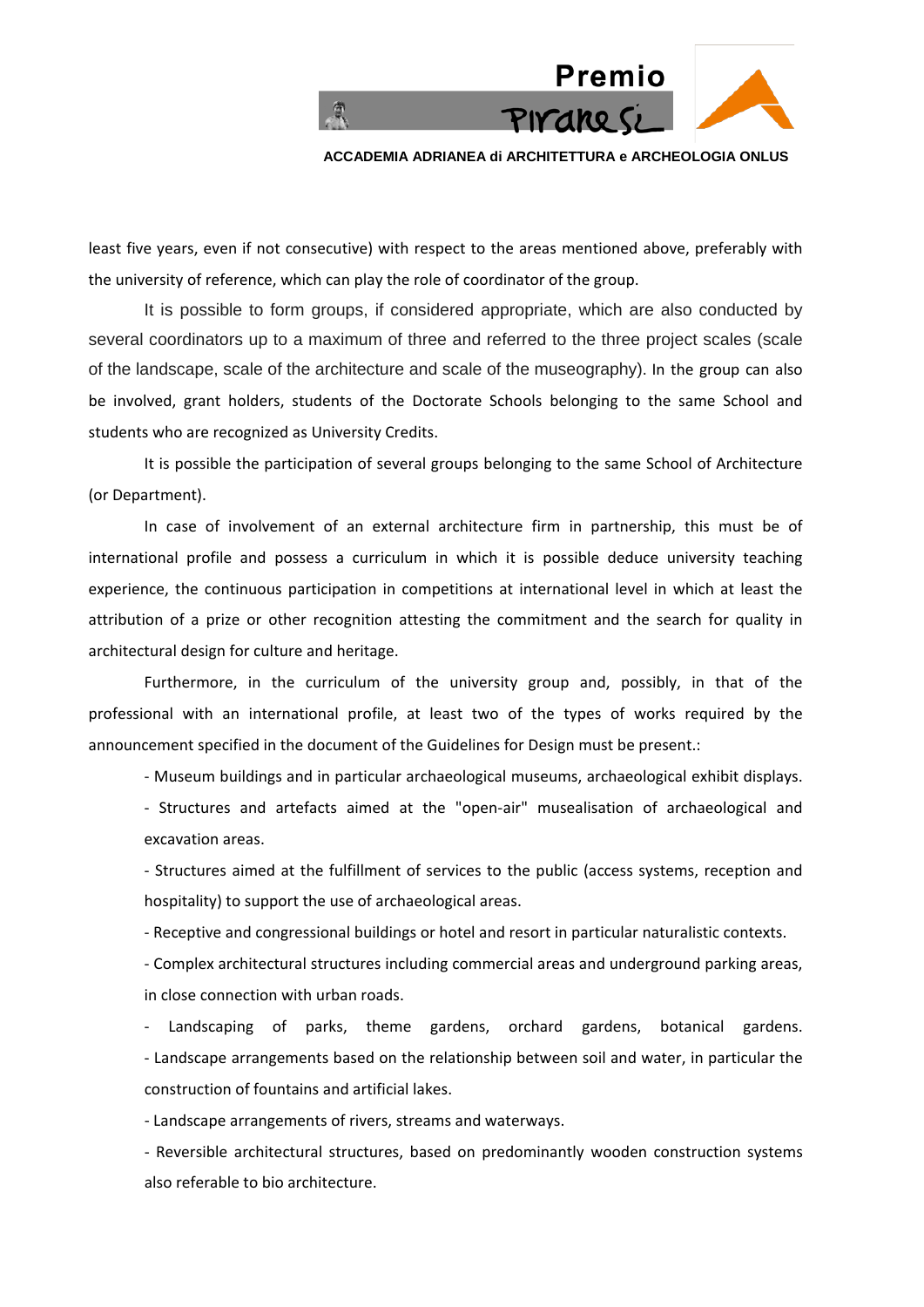

- Museum buildings and in particular archaeological museums, archaeological exhibit displays. - Structures and artefacts aimed at the "open-air" musealisation of archaeological and excavation areas.

In short, the curriculum must reflect the substance and objectives of the present announcement, which favor to extensive architectural interventions, an architecture of the ground and architectures of water, framed in a formal green landscape.

#### **ARTICLE 4: PARTICIPATION**

To participate in the International Call it's necessary the drafting of a project proposal to be presented according to the indications in the following point. The consultation is divided into two phases, the first of which is characterized by the selection of a congruous number of project proposals, in compliance with the objectives n° 2, n° 3 and n° 5 of the International Call, as better specified in the following Art 8.

The selected design proposals will receive a NOMINATION and will be presented in a public session on Wednesday 29 August 2016, on the occasion of the conference "THE GRAND VILLA ADRIANA. DESIGNING THE BUFFER ZONE "and possibly exhibited at the same time at the Piranesi\_Prix de Rome XVI Edition 2018, or subsequently in other locations.

A requirement of participation in the CALL and thus the Piranesi Prix de Rome XVI Edition 2018 is the presentation of the project at the conference to which the groups are required to attend. The presentation must be made directly by the group coordinator, or alternatively, by a specifically qualified person.

Participation in this International Call must be preceded by the submission of the APPLICATION FORM to be downloaded from the website www.accademiaadrianea.net recharge duly completed and signed at the bottom of the appropriate form (ATTACHMENT B), WITHIN AND NOT MORE THAN 20 APRIL 2018.

Participation in the International Call does not include professional commissions but only scientific and artistic recognition, and does not forsee further design development.

#### **ARTICLE 5: INCOMPATABILITY**

Kinship and affinity up to the fourth degree are not compatible with the participation in the Call, as well as the relationship of work and work dependency between competitors and members of the commissions.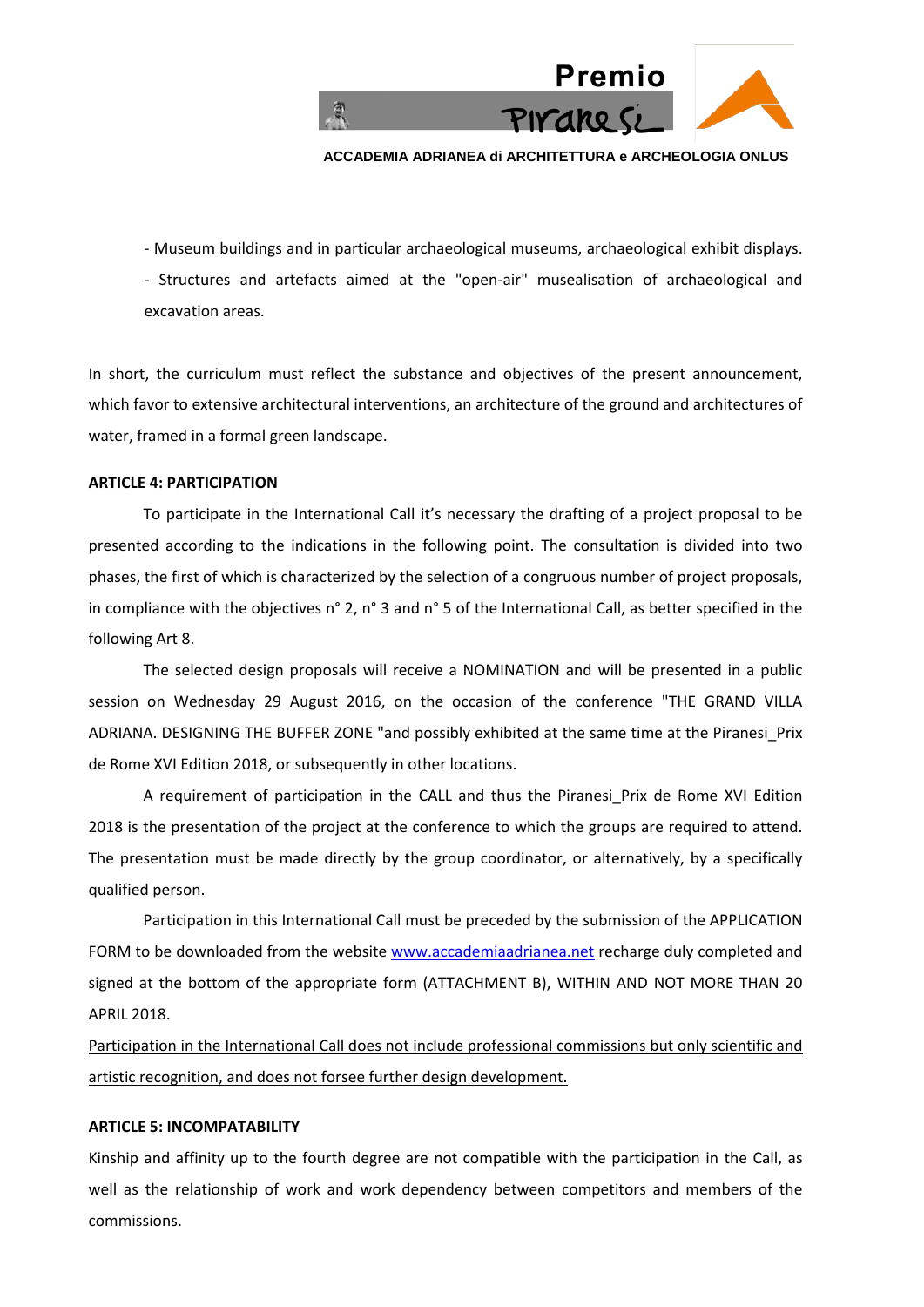

#### **ARTICLE 6: AWARDING THE PIRANESI\_PRIX DE ROME**

The project proposals selected (NOMINATIONS) and presented at the Congress on August 29th at Villa d'Este, will compete for the award of the Piranesi Prix de Rome XVIth Edition 2018; the projects presented will be evaluated according to the methods described in the following Art. 8. The proclamation will be held in public session at the end of the Conference, at the Archaeological Area of Villa Adriana.

## **ARTICLE 7: COMPETITION GOAL AND CONTENT**

Object of the Call is the *Unesco Buffer Zone* of Villa Adriana, to be reconsidered as a system of archaeological, naturalistic and ecological coexistence open to an unprecedented project dimension that exceeds the mere condition of the same as a binding and irreversible constraint. The results of the consultation must therefore constitute a block of proposals useful for a re-parameterization and redesign of the concept of "buffer zone", in a dynamic and methodologically innovative perspective, where, at its establishment and perimeter, corresponds a strategy of development and growth, which avoid the entropic process and the enclave condition that underlies it.

In this framework, the idea is to consider the *Unesco Buffer Zone* as an opportunity for planning, valorisation and territorial re-identification; and therefore as a mode of interlocution between public and private, which has as its goal the regeneration of an ecosystem that includes archaeological and landscape assets, as well as facilities for services and activities for cultural and economic growth.

The consultation, to be understood as a scientific award based on a competition of design ideas, intends to solicit the Italian and foreign universities, especially those operating in contexts characterized by the presence of Unesco sites, to produce their own interpretation of the future landscape and urban setting of Villa Adriana, as a critical and implementable model.

In the case of Villa Adriana, the general principle is to reestablish the direct and seamless relationship between the archaeological area and the Aniene River, imagining an agricultural and landscape use of the land, to be used essentially as urban park and hortus-orchard (Orti Adrianei), in order to convert the sector back to its original naturalistic character framing it in an extensive and sustainable agricultural production, accessible and ecological, in close relationship with the facilities of accommodation, commercial and service facilities in the social context and the tourist one. Within this framework, the regeneration project of the area provides for intervention proposals at the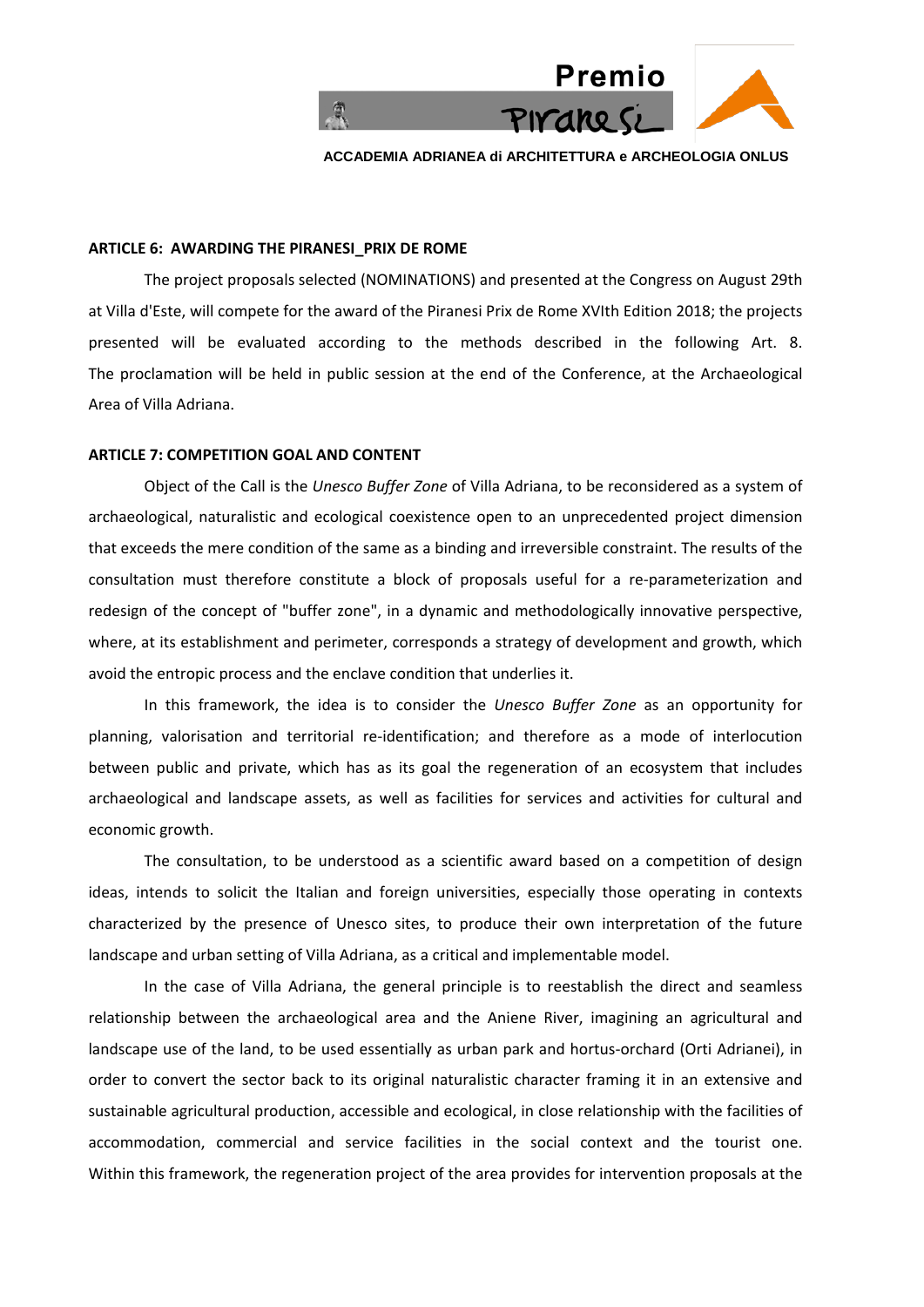

level of urban, landscape, architectural and museographic-conservative planning referable to the following points.

## **As part of the extension of the Buffer Zone up to the Aniene River**

d) **The Aniene riverside**. Arrangement of the Aniene riverside and design of a walk and cycle path along the river that gradually connects Villa Adriana with the historical center of Tivoli, passing through Ponte Lucano and the Plauzi Mausoleum, the sluices and the Aquoria Enel Central to intercept the area of the Cartiere on Via degli Stabilimenti.

e) **The Hub on the Aniene**. Progressive replacement of the current mixed settlement and design of a new complex with a low environmental impact, including commercial activities, a Rome-VillaAdriana-Tivoli-Castelmadama interchange, with covered parking for the use of the archaeological area and the new park.

f) **Hotels and Congress Center**. Design of a new accommodation complex equipped with conference facilities, commercial activities and services to support the cultural and scientific activities of the Villa, to be placed in the triangular portion between Via Maremmana, Strada Galli and Via Antonio Marziale.

## **Outside the Archaeological Area of Villa Adriana:**

- a) **The Park Gates**. Design of the Villa Adriana's Propylaea, new access to the landscape system of introduction to the archaeological site (called Horti Hadriani), to be located near the confluence of Via Antonio Marziale and Strada Roccabruna.
- b) **The Horti Hadriani**. Landscaping of the territory described above including the new entrance to the acheological area through an approach to be developed from the current Via Maremmana inside a park, consisting of a system of botanical gardens and theme gardens. This is a finalized design:

- to an environmental and ecological recovery of the site;

- the historical and cultural enhancement of the areas adjacent to the villa through the formal design of the *Horti* and the relative planting of plant species and ecotypes coherent with the Adrianean Memories;

- to promote accessibility and public enjoyment, so as to stimulate social and territorial cohesion;

c) **The Domus Agricola**. Including a treatment and conservation structure of agricultural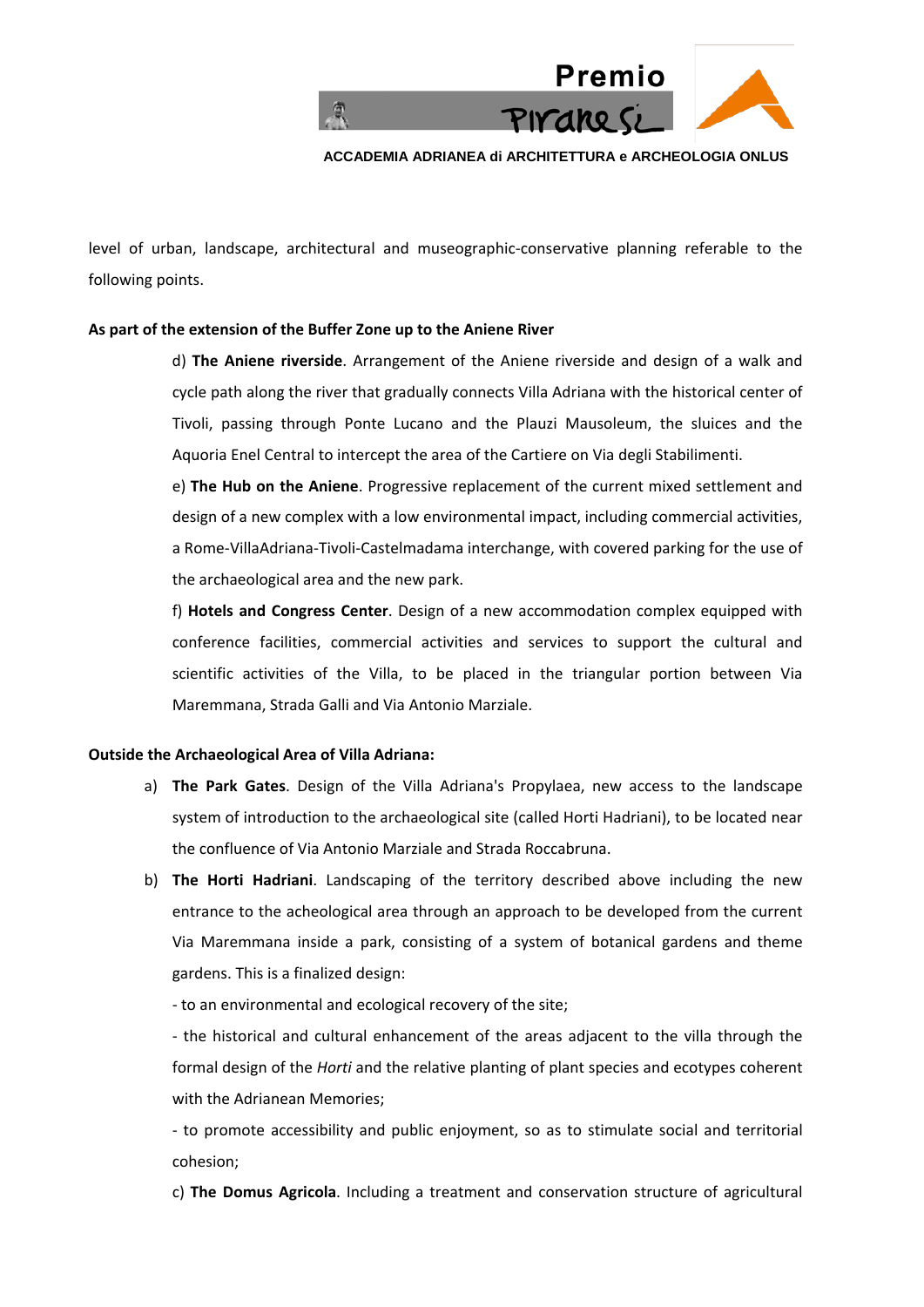

products as terminal of the area used as hortus-orchard (*Horti Adriani*) and other activities for collective use for training in agronomic and agri-food culture.

## **Inside the Archaeological Area of Villa Adriana**

g) **The Archaeological Village**. Design of a Think Tank with a receptive and productive character, as an infrastructure to support research activities and archaeological excavation, including areas for teaching, restoration, scientific communication, a guesthouse and a library to be realized in the area called Ex-Camping inside the so-called Giordino Segreto di Adriano.

e) **The Museum**. Design of a new museum pavilion to be considered as an extension of the Canope Antiquarium and to be placed near and upon it at the current terrace level.

These contents are organized into three major project themes, which can be placed at three different intervention scales: urban and landscape, architectural and museographic. The project themes will be illustrated in detail in the Preliminary Design Document, annexed to this announcement, to be requested from the Piranesi Prix de Rome secretariat, by sending Attachment A.

# **ARTICLE 8: JURIES**

The evaluation of the proposals will take place in two phases: the first one, through the simple presentation of the curricula, has as its objective the verification of the participation requirements, the level of multidisciplinarity and methodological in-depth analysis required. It will be able to achieve a possible selection of proposals, according to the method of comparative assessment, based on the principles set out below.

The second one with a more specifically evaluative character, based on the design comparison, is aimed at drawing up a ranking and assigning the Piranesi Prix de Rome 2018, as per Article 2, paragraph 1 of this announcement.

#### SELECTION COMMISSION (FIRST PHASE)

The Selection Committee (CDS) is responsible for the formal verification of the curricular documentation sent by the university groups, in relation to the level of quality required in reference to the contents and objectives of the Call, as per Article 2 of this announcement.

The evaluation criteria will essentially concern: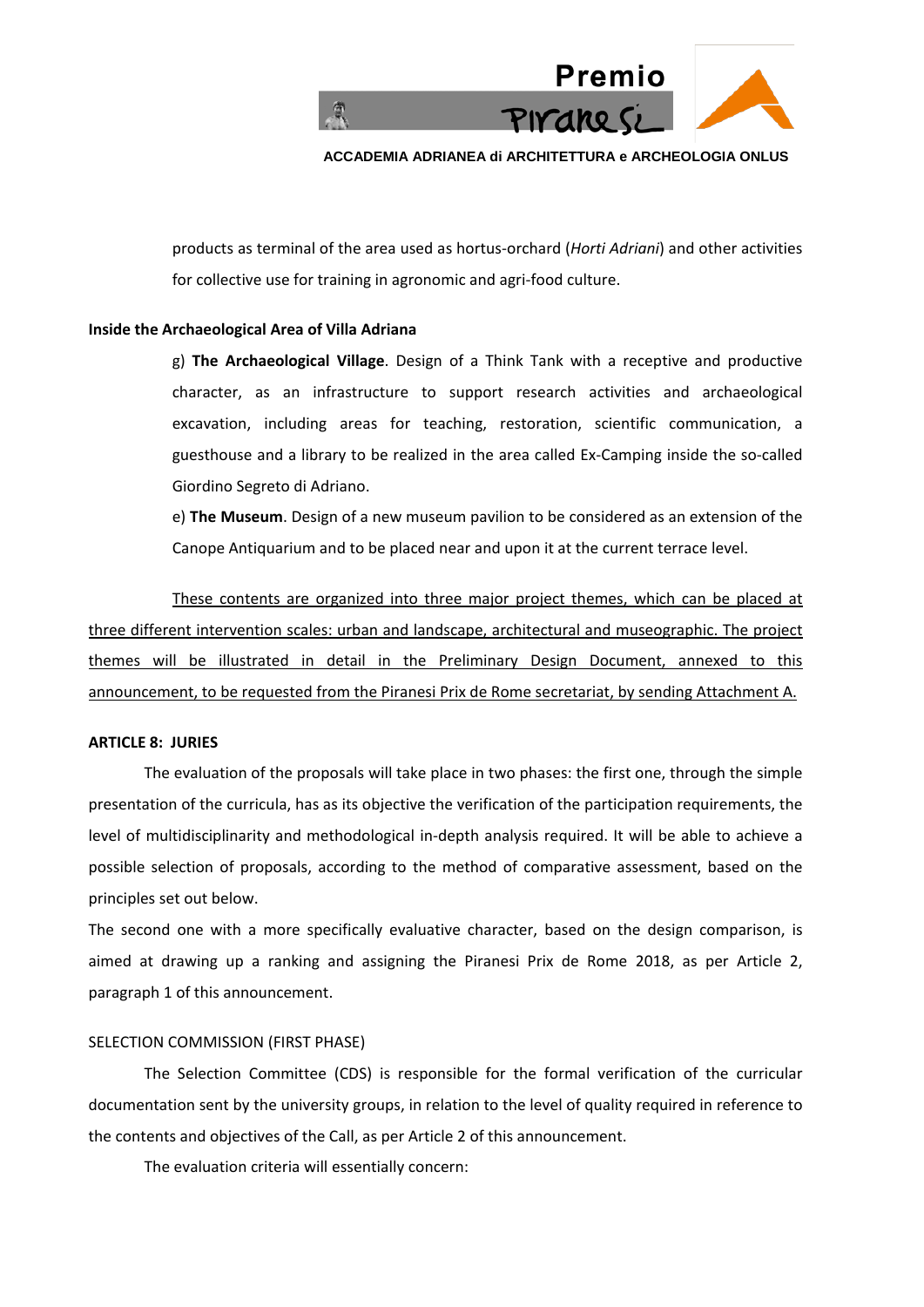

a) respect for the multidisciplinary composition of the project group and the level of involvement of the various scientific disciplinary sectors;

b) the international level of project experiences and scientific publications attested and consistent with the themes and objectives of the Call;

The Selection Commission is formed by

- the President of the Adrianea Academy, Prof Pier Federico Caliari, acting as President;
- the President Emeritus of the Adrianea Academy, Prof Romolo Martemucci;
- the Director of Piranesi Prix de Rome, Prof Luca Basso Peressut;
- the member appointed by the National Council of the Order of Architects, Prof. Livio Sacchi;
- the designated member of the Scientific Committee of Piranesi Prix de Rome, Prof Luigi Spinelli;
- Ms. Maria Patti, administrative director of the Adrianea Academy as Secretary.

The CDS, based on the actual participation, and in compliance with the No. 2, No. 3 and No. 5 objectives of the International Call, will select a congruous number of project proposals, not less than twelve projects and not more than twenty.

## SCIENTIFIC EVALUATION COMMISSION (second phase)

The Scientific Commission (CSV), will be composed of five members, of which at least two are non-Italian and will operate in two phases:

- a) The First one, through a blind peer review procedure (anonymous projects and anonymous commissioners) aimed at assigning scores to individual projects and drawing up a ranking of the same.
- b) By comparative evaluation on the short list, formed by the first three-five groups that will get the highest score in the ranking. The evaluation will be open voting and will take into due consideration the quality of the presentation of the project proposals at the 29th August Conference. In fact, the CSV will be able to reconsider up to two or three applications excluded in the blind peer review and reassess the project proposals through the repechage procedure.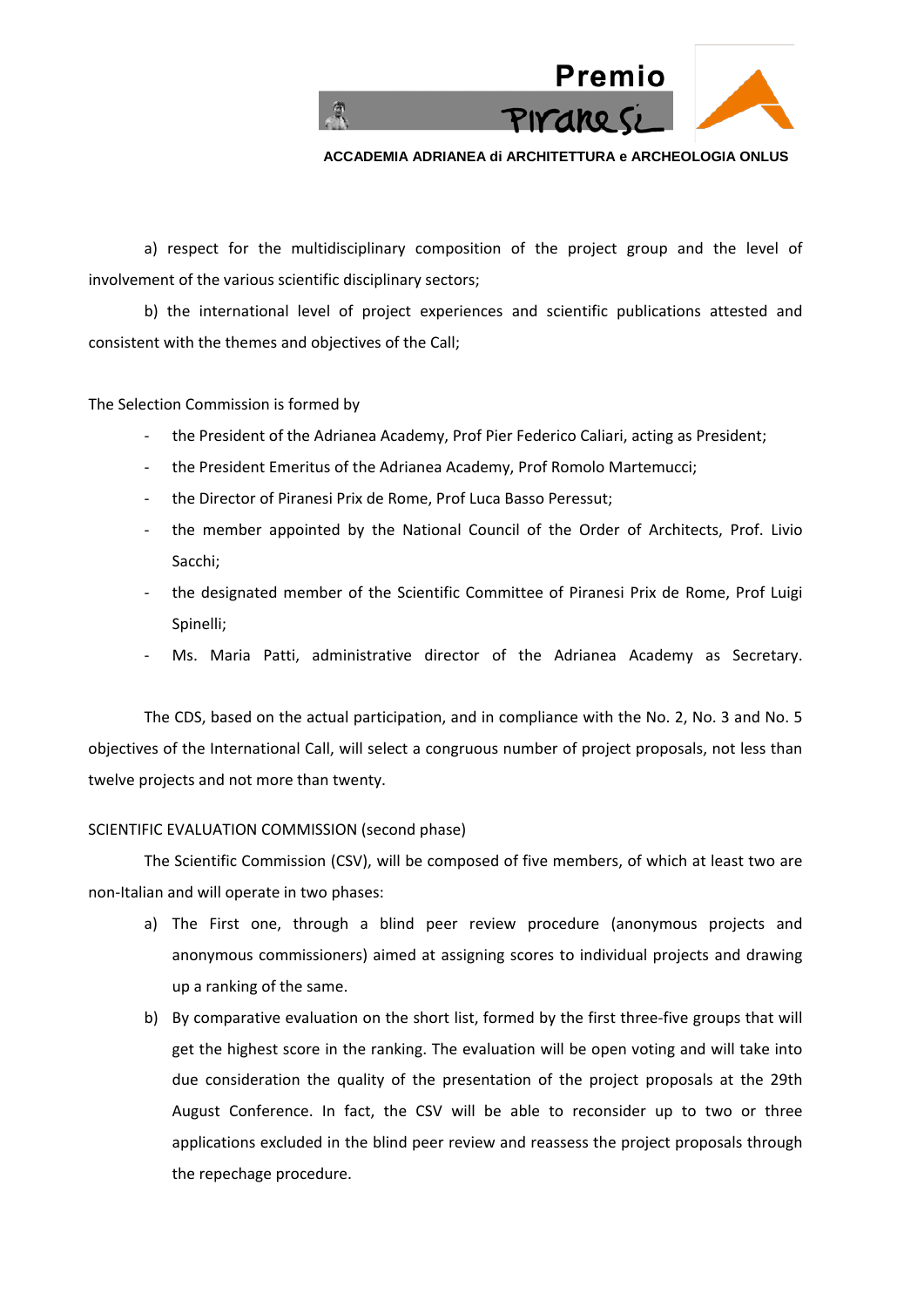

At the end of the comparative evaluation, a ranking of the first five projects will be drawn up. The winner will also be the winner of the Piranesi Prix de Rome 2018 - International Call for the Great Villa Adriana.

Cannot be members of the Scientific Commission

- the in role and contract professors of the universities present in the category of Call participants.

- The above listed members of the Selection Commission.

The assessments of the blind peer review procedure will be carried out with remote electronical procedure; the results will be sent in real time and the data will be checked under the guarantee of a notary appointed for this purpose. The comparative evaluation procedure will take place in a meeting, during and after the 29th August Conference.

## **ART. 9\_AWARDS**

The group that will be the winner of the International Call for the Great Villa Adriana, will be awarded WITH the Piranesi - Prix de Rome 2018 and will be granted the right to be enrolled in the Award Gold Roll.

In addition, the first three groups classified will be awarded WITH additional prizes that will consist of publishing contracts for a total prize money of eighteen thousand euro (18,000) distributed as follows:

- First place, Euro 9,000 (three editorial modules)

- Second prize, € 6,000 (two editorial modules)

- Third Classified, € 3,000 (an editorial form)

Each editorial module has the value of Euro 3,000 and refers to a publication of 112 pages (seven sixteenths) partially in color. Those entitled to enjoy this availability for publications also with different contents from those covered by the announcement (already provided for in the general catalog), or for monographic insights related to their project.

The contents must however be in harmony with the themes of the architectural project for cultural and archaeological heritage. They can be developed as monographs or as a set of contributions by different authors.

All publications will be printed and published by the new brand called Accademia Adrianea Edizioni-In Edibus, newly formed, and may be placed within an existing publishing series. The publications will start in 2019 and can be scheduled by those entitled in the three year period 2019- 2021.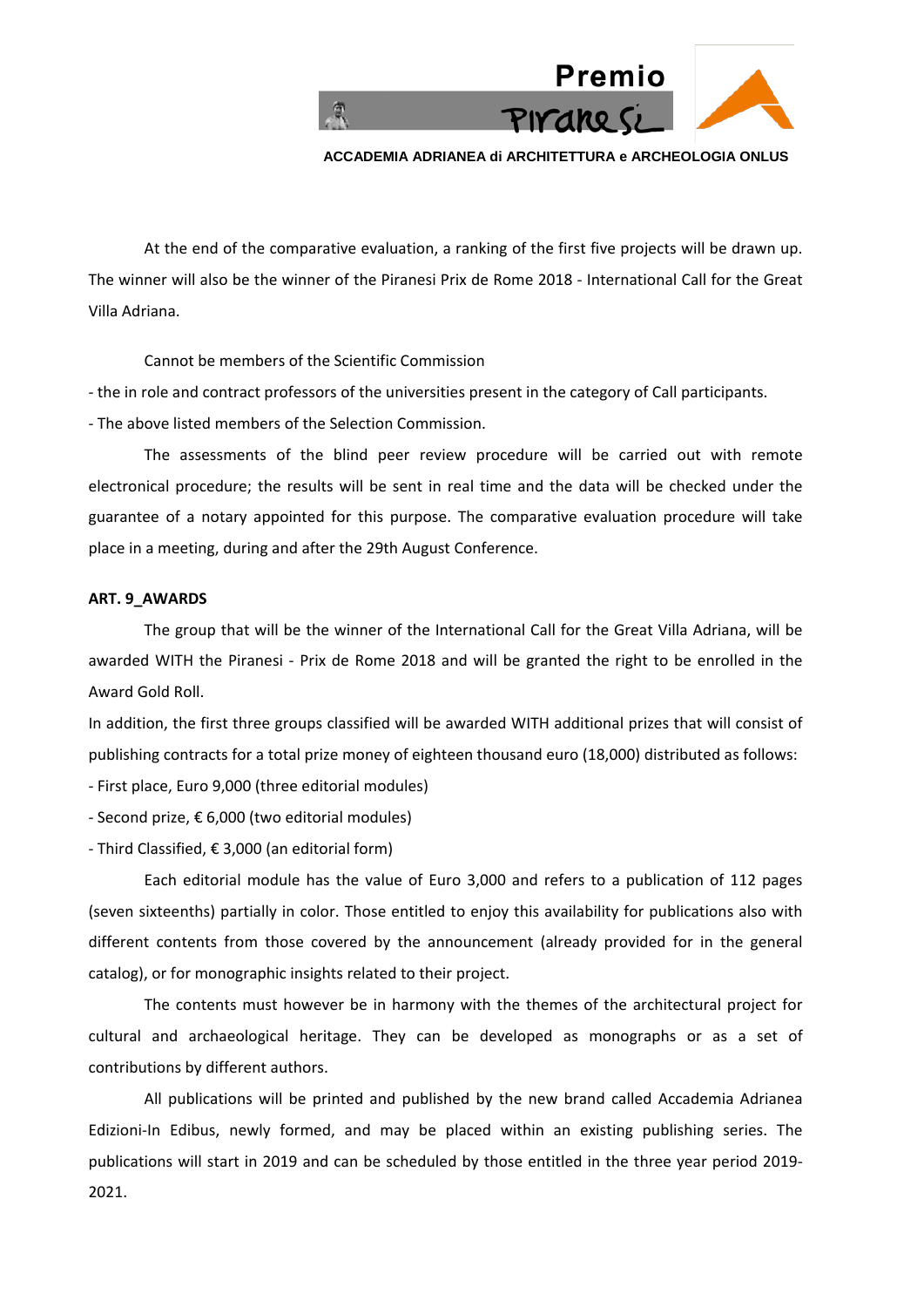

## **ARTICLE 10: PHASE ONE PRESENTATION REQUIREMENTS (Deadline 20 MAY 2018)**

# **Required Submission for the Phase One**

For the selection phase of the project proposals, in adherence to the objectives referred to in Article 2, paragraph 1, 3 and 5, the following documentation must be sent in digital format:

**PDF file of a layout in A3 horizontal format, called CURRICULUM**, containing the documentation relating to the university group and, possibly, to the partner design firm, if any, to testify the quality of the scientific activity, of research and designing of the group, in relation to the relationship between architecture, archaeology heritage and landscape, with specific reference to the types of intervention expressed in Article 3, paragraph 6 of this announcement.

The layout, complete with texts and images necessary for a better understanding of the curricular quality, must consist of a maximum of ten pages plus the cover. Altogether eleven graphic pages organized as follows:

- Illustrated cover, with the name of the School of Architecture (or Department) + the name of the Coordinator of the group, as well as the title: "PIRANESI\_PRIX DE ROME XVI EDITION 2018. INTERNATIONAL CALL FOR THE GREAT VILLA ADRIANA. CURRICULUM".
- First page: must report the colophon indicating the names of the entire group, including collaborators and scientific and artistic consultants, specifying the name of the Coordinator of the university group (or the names if there are more than one). Finally, an email address and a reference telephone number must be highlighted for any contact.
- A further nine pages, with texts and images of your choice, to be understood as an illustrated portfolio that documents in a comprehensive manner all the skills of the university group, the architecture, landscape and museography projects realized, the research projects concluded and in progress, eventual engagement in the high formation and in the organization of conferences and seminars related to the project themes of this announcement.

The text will be exclusively in Italian, and typed with Arial character, body 11 and single interline. Titles in Arial body 14 bold. Subtitles in Arial body 12 bold.

The PDF file, as described above, will be placed in a folder to be compressed (exclusively in .zip format), named PIRANESI\_PRIX DE ROME XVI EDITION 2018. INTERNATIONAL CALL FOR THE GREAT VILLA ADRIANA + NAME AND SURNAME OF THE COORDINATOR/S and sent via browser WETRANSFER (www.wetransfer.com) to piranesi.prixderome@gmail.com **by 12 PM of 20 MAY 2018**.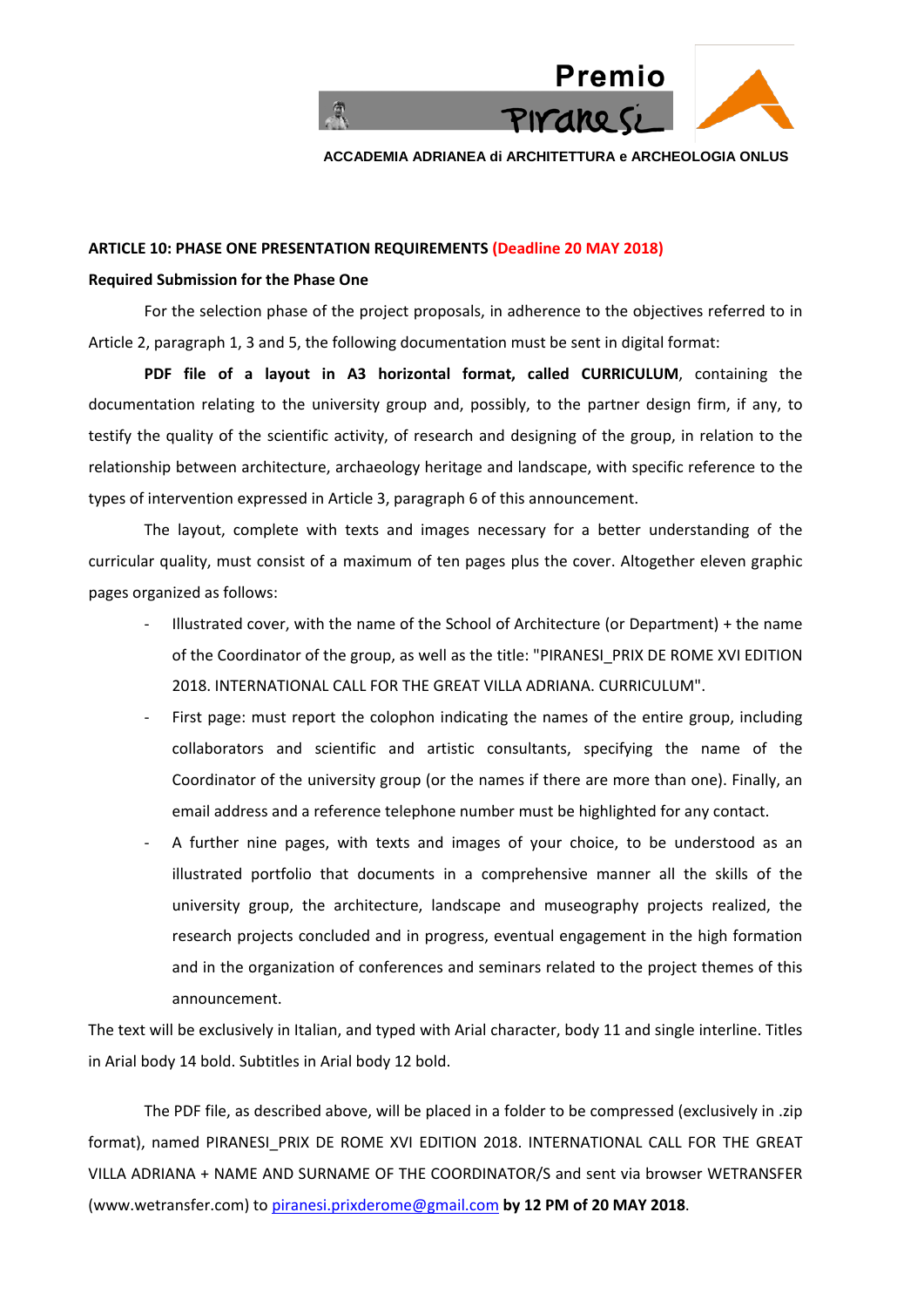

#### **ART. 11\_SECOND PHASE (DEADLINE 1 AUGUST 2018)**

The groups in compliance with the provisions of this announcement, and with reference to the Second Phase of Piranesi Prix de Rome XVIth Edition 2018 referred to in Article 2, paragraph 1, 3 and 5, will be contacted per email **by May 27, 2018** and invited to produce the competition documentation for participation in the second phase.

Consequently, the groups must communicate to the Organization, by completing and sending the **ANNEX C** (to be downloaded from the site www.accademiaadrianea.net and top up properly filled in at the bottom of the appropriate form).

- The acceptance of the NOMINATION and the consequent participation in the Congress and the Exhibition.

- The presence of the group Coordinator(s) at the presentation of the NOMINATION at the aforementioned conference.

- Otherwise, the indication of another qualified person for the presentation of the project proposal. In case neither the Coordinator(s) nor any other qualified person can be present for the presentation of the project proposal, the NOMINATION will be considered automatically lapsed.

#### ELABORATED REQUESTED FOR THE SECOND STAGE

The selected groups, referred to in paragraph 1 of this article, who can support their NOMINATION at Piranesi Prix de Rome, are invited to produce the following documentation, by sending a package containing:

- **N** ° 3 tables in ISO A0 format (mm 841 x 1189 h) printed directly in color on rigid support max 5 mm. The first table will be used to collect general indications for the reading of the project and its scientificmethodological structure. The other two tables, on the other hand, are destined to host the graphic works with the in-depth design details.

**Board 1\_Methodological table**. Composed of the master plan of the entire project proposal, the set of historical and methodological references, as well as the main restitutive views (rendering) of the individual project themes, accompanied by a short explanatory text and image captions.

**Board 2\_Exterior of Villa Adriana**. Deepening of the planning choices on the urban scale and the landscape, in which is highlighted a) the new proposals for thinning and regeneration of the area between the archaeological site and the Aniene, with the new grafts of the Interchange Hub, of the ticective / congressional structures, b) the architecture of the Villa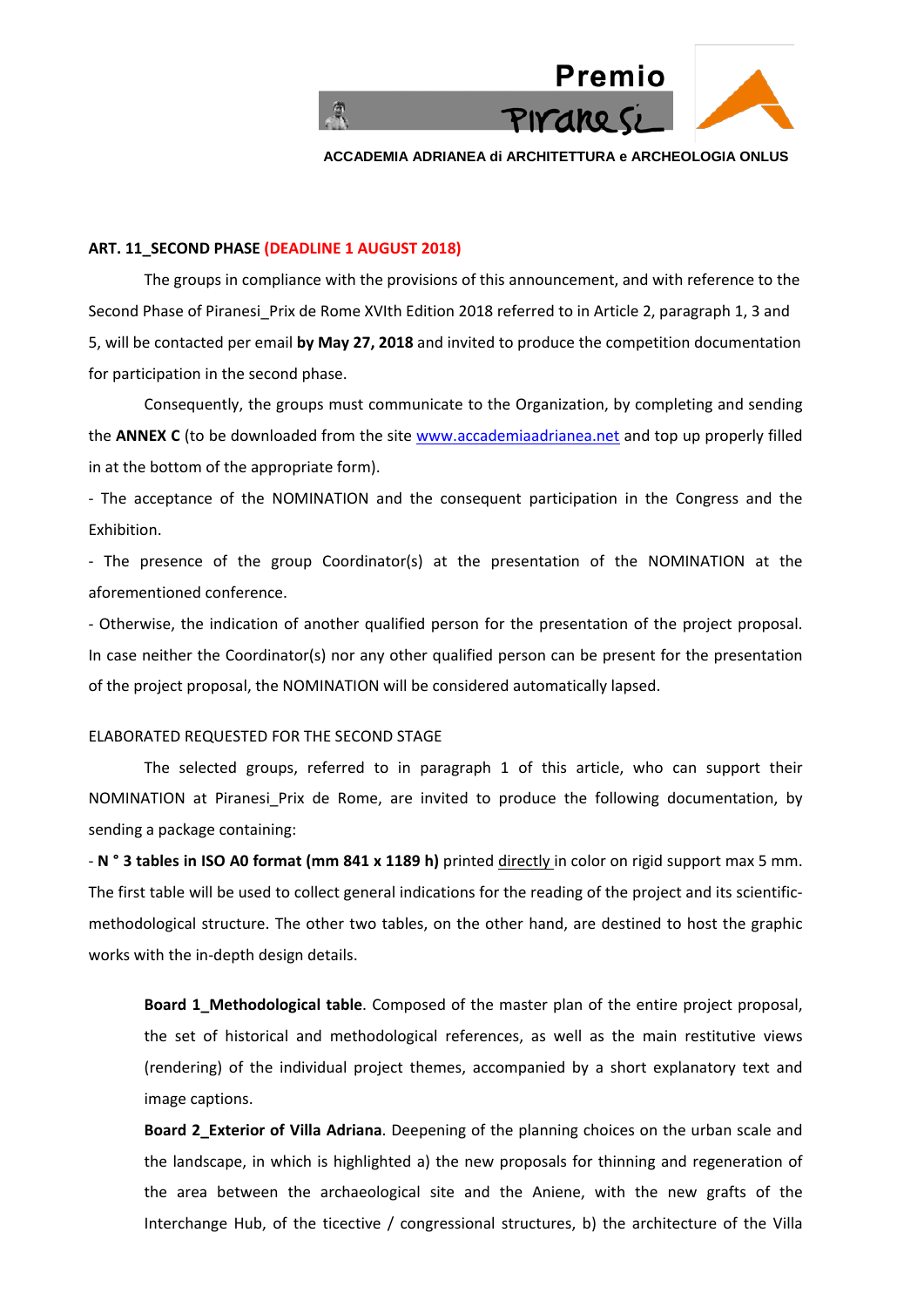

Adriana Propylaia together with the landscape solution of overcoming the Via Maremmana, c) the of Horti Hadriani and their arrangement. The solutions will have to be represented by an plants, elevations, sections, renderings and graphic schemes.

**Board 3\_Interior of Villa Adriana**. Insights into the architectural and museological scale of the Archaeological Village and the Antiquarium Museum, highlighting the archaeological presences and the collections to be exhibited (real and hypothetical), represented by an extract of the general master plan plants, elevations, sections, renderings and graphic schemes.

The design solutions expressed in each table must be accompanied by two explanatory abstracts in Italian and English.

Printed table on paper and then fixed on the rigid support are not permitted, under penalty of exclusion. In the event that the participants do not have suppliers equipped to this effect, the service can be made by sending the files to specialized websites, which the Organization can provide links to. The images must be of absolute computer quality for optimal resolution.

The tables will be paginated according to the graphic scheme reproduced in **ANNEX D** (available starting from 31 May 2018, directly on the website of the Adrianea Academy site, dedicated to the download).

## **- N ° 1 CD or DVD containing:**

A) a folder called "TABLES" containing the PDF file in print resolution of the three boards. B) A folder called "TEXTS AND IMAGES", with all the image files and descriptive texts in Italian and English.

C) A folder called "RELAZIONE", containing the file in word format of the scientific and design report sized no more than 17,000 characters including spaces, and expressed in Italian with professional English translation. This text, devoted to the projects catalog, must be complete with notes and bibliography and can not be subsequently modified or integrated.

D) A folder called "OPEN FILES", containing the project files of the boards, created in InDesign and with the "open" layers. This file can be eventuallyn used to print on other formats, managed by the organization.

E) A folder called "PRESENTATION" containing a file created in Power Point with the presentation that will be projected during the convention at Villa d'Este, sized on a minimum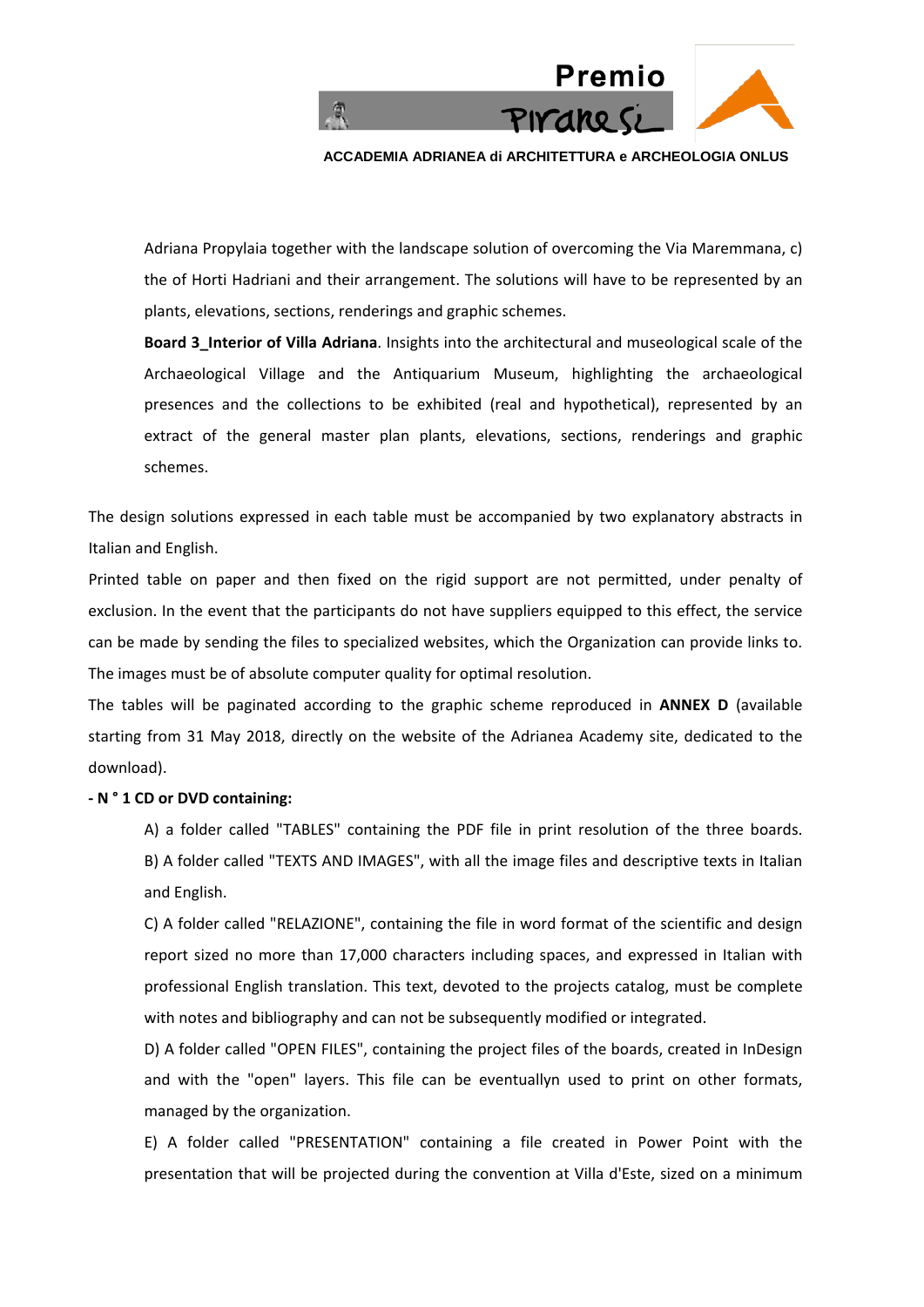

of 20 and a maximum of 30 slides. This file can not be subsequently modified and will be used as it was delivered at the conference.

The presentation will be paginated according to the graphic scheme reproduced in **ANNEX D** (available starting from 31 May 2018, directly on the website of the Adrianea Academy site dedicated to download).

This package - appropriately packed and protected - including all of the above, must be received no later than **12,00 hours on August 1, 2018**, at the following address:

# **Istituto Autonomo di Villa Adriana e Villa d'Este, Piazza Trento, 5, 00019 Tivoli RM**

Only the date of arrival at the destination of the package will have faith, under penalty of exclusion. It is therefore advisable to activate the shipment well in advance.

Hand delivery is permitted at the records office of the same Istituto Autonomo di Villa Adriana and Villa d'Este Culture Institute.

**ATTENTION: the files referred to in points A, B, C and D must also be sent using the WETRANSFER browser** (www.wetransfer.com) to [piranesi.prixderome@gmail.com](mailto:piranesi.prixderome@gmail.com) by 12,00 hours on August 1, 2018, and with a scheduled deadline of at least 7 days.

# **ARTICLE 12: COMPETITION DOCUMENTATION**

The competition documentation, consisting of:

- Preliminary document to the design (guidelines)
- Photographic documentation
- Historical documentation
- Files in DWG and PDF of the project areas

- Form of the sculptures, accompanied by files in PSD format for the Museum and Horti Hadriani will be available upon request, after completion and submission of the **ANNEX B**, to be downloaded from the site www.accademiaadrianea.net and duly filled in and signed at the bottom of the appropriate form.

## **ART. 13\_COMMUNICATION AND PARTNERSHIP**

The Accademia Adrianea reserves its right to use the information relating to the International Call PIRANESI PRIX DE ROME XVI EDITION 2018. INTERNATIONAL CALL FOR THE GRAND VILLA ADRIANA and therefore of all its contents, for scientific, educational, and editorial purposes (also in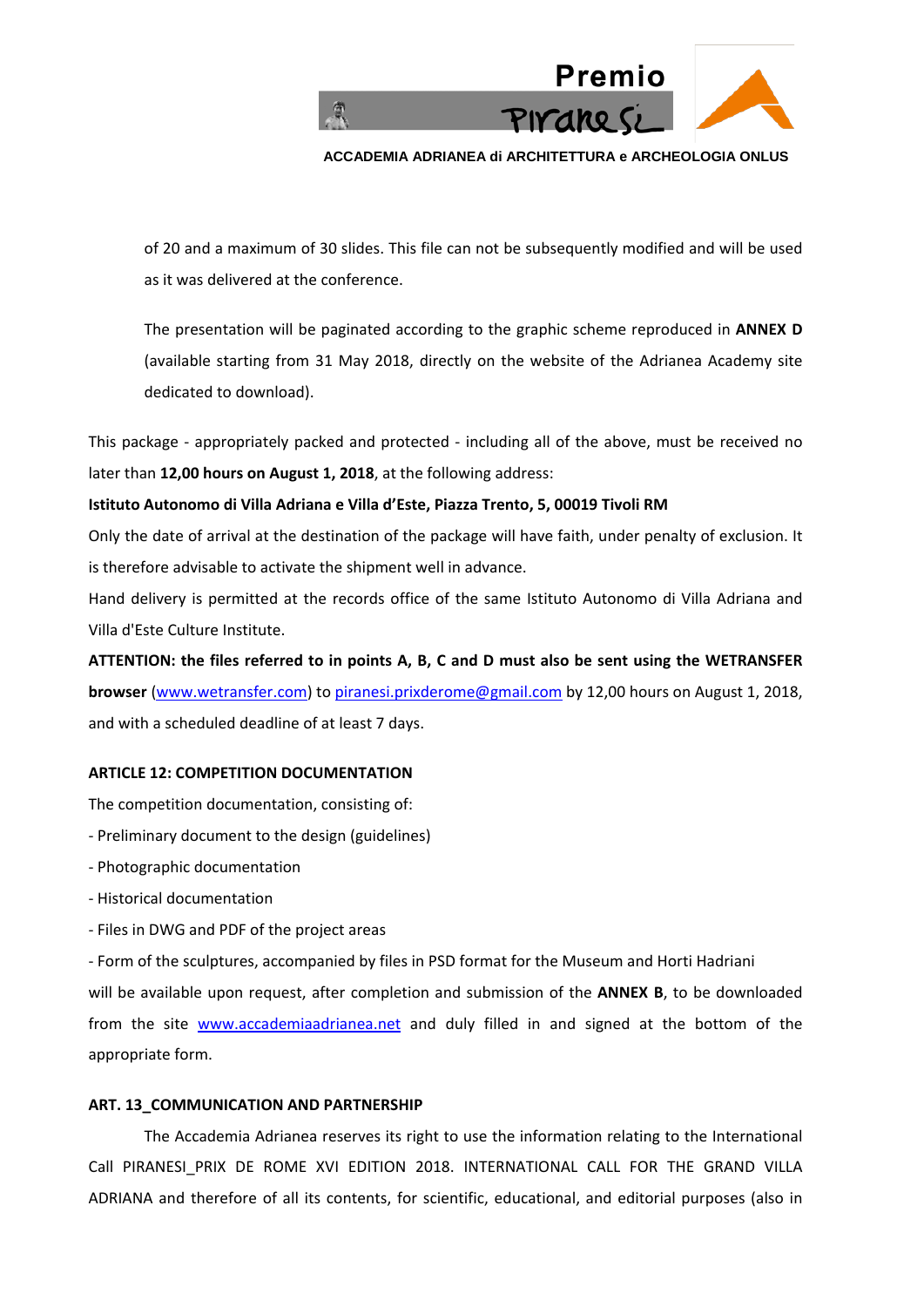

the modalities already provided for in this Call for Proposals in Article 2), as well as for the purposes of valorisation and communication of the Piranesi-Prix de Rome initiative, both nationally and internationally, using all available platforms such as magazines, periodicals, newspapers, specialized or institutional websites, as well as organizing or participating in exhibitions, seminars and conferences. The signing of the **ANNEX C** by the participants constitutes acceptance of the above.

The Accademia Adrianea also reserves the right, even during the second stage of competition to expand the partnership, if it considers it appropriate for the same purposes as in the previous paragraph, involving other institutions of the University world, Professional Orders, Institutions responsible for the protection and enhancement of the Archaeological Heritage, and specialized publishing.

#### **ARTICLE 14: PUBLICATION OF PROJECTS**

The Accademia Adrianea is committed to publish the projects in a publication that it will edit, or by way of other architecture publications. To assist in the publication of this text, a request will be made of each selected participant group, on the basis of estimates given by the publisher for an adequate number, for an economic contribution in the form of the purchase of a number of copies. Such a contribution will be asked only at the time of publication, thus after the end of the awardind g of the Piranesi Prix de Rome 2016.

The Accademia Adrianea is not responsible for any payments relative to rights of reproduction of images of the project, historic images, or archival images that make up the project proposals. Any and all copyright costs are the responsibility of the groups participating, who are also responsible for the atribution of each image used in the project proposals.

For the publication, the curator of the images for the text for Accademia Adrianea, may ask the group to perfect iconographic material during the competition procedure, to obtain the best editorial results possible.

## **ART. 15\_EMBARGO**

The participants undertake not to divulge or publish their projects before the publication of the aforementioned book, not even in digital format or on the internet. The publication of the book is scheduled for April 2019.

In the event of a delay in publication, after 10 months from the end of the consultation procedure (June 30<sup>th</sup>, 2019), participants will still be able to publish their projects, individually or together with other participants on other and different supports.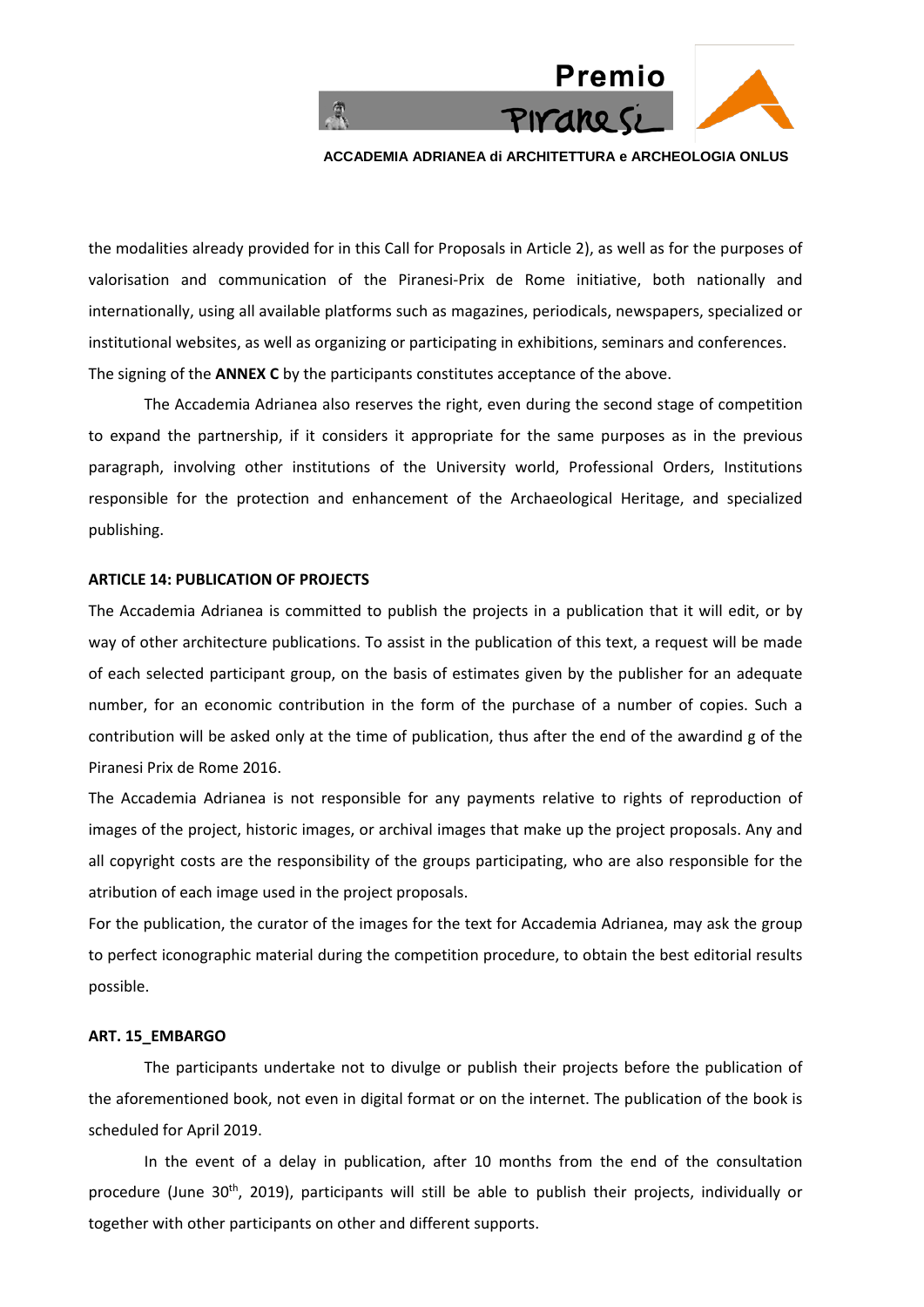

Naturally, in the mean time, both the scientific writings presented and the project drafts can be freely loaded onto the platforms dedicated to the archiving of scientific products and their use in national and international evaluations. In this case, the files must be uploaded in a reserved manner until the 10 months have elapsed from the end of the procedure (June 30<sup>th</sup>, 2019).

## **ARTICLE 16: CHRONOLOGICAL PROGRAM**

#### **FEBRUARY 10, 2016**

Publication of the announcement of the INTERNATIONAL CALL FOR THE GRAND VILLA ADRIANA and related attachments. Starting from this date it will be possible to request the basic documentation (Preliminary design document, photographic documentation, historical documentation, DWG and PDF files of the project areas, Form of the sculptures, accompanied by files in PSD format for the Museum and Horti Hadriani), by sending the **ANNEX A**

#### **APRIL 20, 2018\_DEADLINE REGISTRATION**

Deadline for receipt by the Organization of the application for participation (ANNEX B).

#### **APRIL 28 2018\_MAY 6, 2018**

Procedure for questions / answers. Deadline for submitting thematic questions.

#### **MAY 5, 2018**

First inspection of the project areas.

#### **MAY 10, 2018**

Publication of answers.

#### **MAY 20, 2018\_DEADLINE FIRST PHASE**

Deadline for submission of the competition documents by the participants to the FIRST PHASE of competition, to be sent by the participants and aimed at the selection of the Art. 8 (package with file in A3 + CD format).

#### **MAY 27, 2018**

Publication by the Organization of the NOMINATION related to the project proposals selected by the Commission. Availability of Attachment D on the Adrianea Academy website on the download page.

#### **JUNE 5, 2018**

Submission by the selected groups, of the **ANNEX C**.

#### **JUNE 6, 2018**

Second inspection of the project areas.

**AUGUST 1, 2016\_DEADLINE SECOND STAGE**